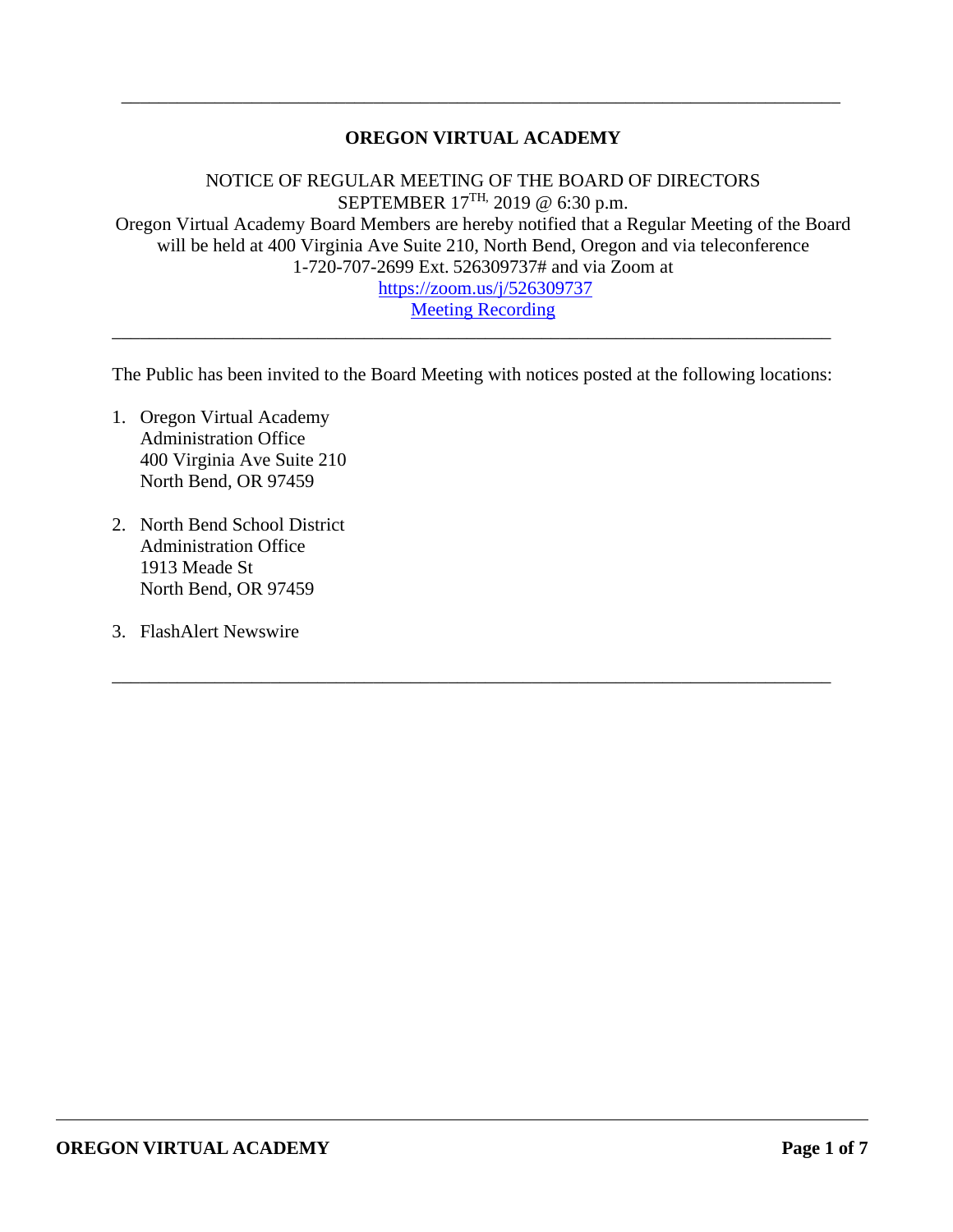### **MINUTES REGULAR MEETING AGENDA**

### **BOARD OF DIRECTORS OREGON VIRTUAL ACADEMY**

**Tuesday, September 17, 2019 6:30 p.m.** ORVA Office 400 Virginia Ave Suite 210 North Bend, OR 97459

### **INSTRUCTIONS FOR PRESENTATIONS TO THE BOARD BY PARENTS AND CITIZENS**

The Oregon Virtual Academy welcomes your participation at the School's Board meetings. The purpose of a public meeting of the Board of Directors is to conduct the affairs of the School in public. We are pleased that you are in attendance and hope that you will visit these meetings often. Your participation assures us of continuing community interest in our School. To assist you in the ease of speaking/participating in our meetings, the following guidelines are provided.

- 1. Agendas are available to all audience members at the door to the meeting or by requesting the agenda from School Officials (541-751-8060).
- 2. The "Public Comment" portion is set aside for members of the audience to raise issues that are not specifically on the agenda. These presentations are limited to three (3) minutes and total time allotted to non-agenda items will not exceed fifteen (15) minutes. The Board may give direction to staff to respond to your concern or you may be offered the option of returning with a citizen-requested item.
- 3. When addressing the Board, speakers are requested to stand, to state their name and address, and to adhere to the time limits set forth.
- 4. Citizens may request that a topic related to school business be placed on a future agenda by submitting a written request at least seventy-two (72) hours in advance of any regular meeting. Once such an item is properly placed on the agenda, the Board can respond, interact, and act upon the item.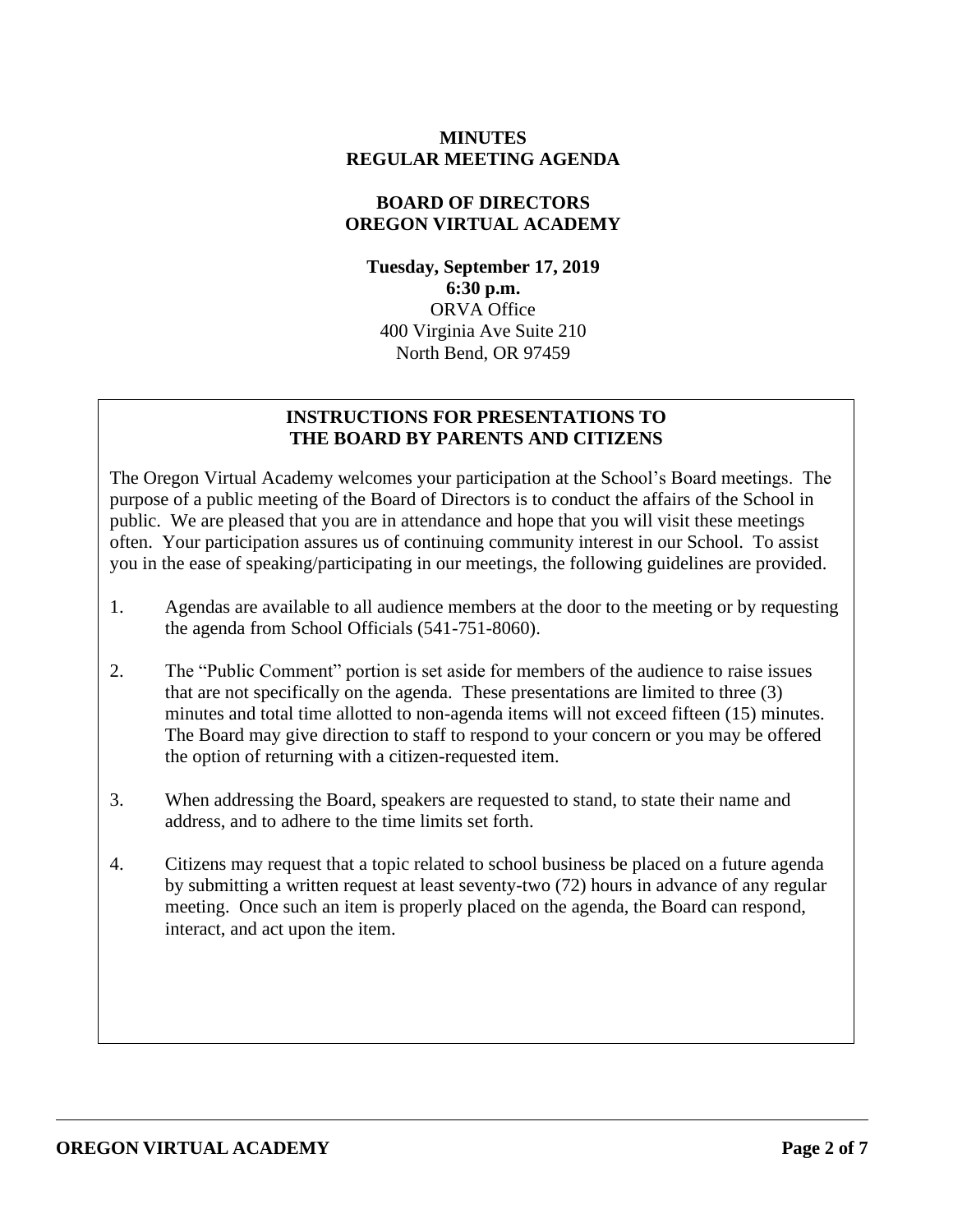### **I. PRELIMINARY**

**A.** CALL TO ORDER

Meeting was called to order by the Board Chair at 6:30 P.M.

**B.** Roll Call

| <b>Member</b>          | Title         | Term      | <b>Present</b> | <b>Absent</b> | In | Out |
|------------------------|---------------|-----------|----------------|---------------|----|-----|
| Mr. Paul Tannahill     | Secretary     | 2019-2021 |                |               |    |     |
| Mr. Michael Herndon    | Treasurer     | 2019-2021 | x              |               |    |     |
| Ms. Reta Doland        | Member        | 2016-2019 |                | X             |    |     |
| Vacant                 | Member        | 2016-2019 |                |               |    |     |
| Mr. Brian Bray         | Member        | 2016-2019 | X              |               |    |     |
| Mr. Barry Jahn         | Chairman      | 2017-2020 | X              |               |    |     |
| Mr. Bryan Hatzenbihler | Vice Chairman | 2017-2020 | v              |               |    |     |

### **II. COMMUNICATIONS**

**A.** PUBLIC COMMENTS:

No individual comment shall be for more than three (3) minutes and the total time for this purpose shall not exceed fifteen (15) minutes. Board members may respond to comments however no action can be taken. The Board may give direction to staff following comment.

### **B.** BOARD/STAFF DISCUSSION

1. Action Item:

a. IV-BDRPT-03\_09-17-19

Discussion and possible action regarding Board Member leave of absence. Section 3.3.1 and 3.3.2 of the ORVA Bylaws

| <b>Member</b>          | <b>Motion</b> | Aye            | <b>No</b>             | <b>Abstain</b> | <b>Absent</b> |
|------------------------|---------------|----------------|-----------------------|----------------|---------------|
| Mr. Paul Tannahill     |               |                |                       |                |               |
| Mr. Michael Herndon    |               |                |                       |                |               |
| Ms. Reta Doland        |               |                |                       |                |               |
| Vacant                 |               |                |                       |                |               |
| Mr. Brian Bray         |               |                |                       |                |               |
| Mr. Barry Jahn         |               |                |                       |                |               |
| Mr. Bryan Hatzenbihler |               |                |                       |                |               |
| Motion                 | Carried ()    | Not Carried () | Vote, $(A)$ $(N)(Ab)$ | Tabled ()      |               |

*Mr. Jahn shares that this action is referring to Board Member Bray. Mr. Jahn asks to verify if Mr. Bray has received various communications regarding board correspondence over that last month. Mr. Bray confirmed that he has received the communications.*

*Mr. Jahn asks if Mr. Bray is interested in continuing as a Board Member on the ORVA Board, Mr. Bray confirms he is not submitting a resignation.* 

*Mr. Jahn shares the following reasonings: unexplained and chronic absenteeism and failure to respond to communication when seeking responses to questions via primary/legal forms of communications.*

**OREGON VIRTUAL ACADEMY Page 3 of 7**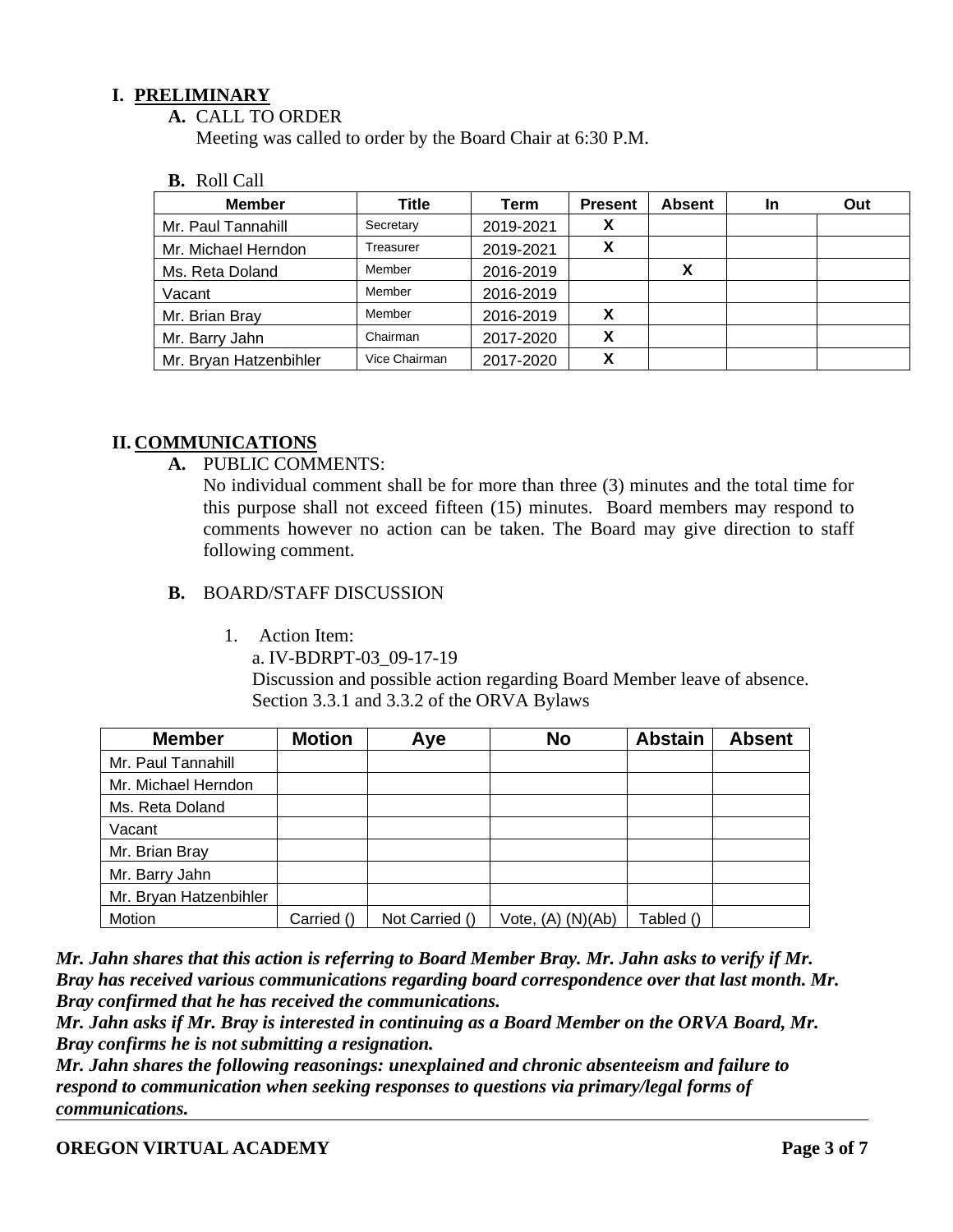*Failure to attend and direct Board meetings as the board chair twice without notice. Failure to attend special meeting on September 10th with no response.* 

*Failure to respond to Jordan Ramis regarding payment communications/approval.* 

*Items failed to appear in the board agenda that had been previously discussed.*

*Inappropriate behavior during a board meeting following an extensive discussion regarding Board culture goals.* 

*Mr. Jahn shares that the actions have a history spanning longer than just 4 days and calls for action from the board with regards on how to proceed.* 

*Mr. Hatzenbihler suggests that Mr. Bray and Mr. Jahn have a discussion outside of the pubic forum, and then the board can reconvene to make a decision at a later day with the best course of action.* 

2. Finance Reports:

a.Review of Financial Packet - M. Herndon, Board Treasurer and C. Chun-Hoon, Finance Director (to follow)

i) Progress report on new accounting system – M. Herndon

*Mr. Chun-Hoon gives an overview of the financial packet. See the full report [here.](https://k12inc-my.sharepoint.com/:p:/g/personal/mecaldwell_oregonva_org/EemStZW8gj1GiN7akJMtYrUBErY4SsnGQuU4rCyBmRny6A?e=pcchST)* 

ii) [Credit Card Charges](https://k12inc-my.sharepoint.com/:b:/g/personal/mecaldwell_oregonva_org/EQDi0erYQDJKs_3Zw2hNiY8B6QKdRfayElU3GtXrP_fk6g?e=JlkYQO) - M. Caldwell, Office Manager

- 3. School Informational Reports
	- a. Updates from school leadership S. Shiebler, Deputy Director K12 Western Region
		- i) Progress with prospective Executive Director

*Ms. Shiebler shares that Nich Sutherland has been offered and has accepted to ORVA Executive Director position and has a start date of September 30th . Nich is scheduled to move to Oregon within the next 2 months.* 

*Ms. Shiebler clarifies that K12 will employ Nich.*

ii) Update NBSD MOU ESD Credits

## • Counter Proposal ORVA to Kevin

*Ms. Shiebler shares that herself and Board Chair Jahn had a meeting with the NBSD Superintendent Mr. Bogatin to get some closure on the MOU ESD Credits. An initial MOU was presented that was not agreeable. A second MOU was presented and discussed 3 tenants to the agreement: -Into paragraph language is changed to language proposed by ORVA to no longer point out responsibility for the shortfall.*

-ORVA will transfer unused ESD credits to NB to help off-set the reduction in M98 funding. *-Unused ESD credits will be transferred annually. If ORVA is truly not using the credits, that it would be beneficial to be used at NB rather than going unused and in order to build a better partnership. The final version of the MOU has been sent to NBSD and Mr. Bogatin. Ms. Smithey will look into what the ESD credits can be related to SPED.*

iii)Update on personnel

• Open positions, mentoring, etc.

*Ms. Shiebler shares an update on staffing. See full report [here.](https://k12inc-my.sharepoint.com/:p:/g/personal/mecaldwell_oregonva_org/ESZYLf3wc8tPlDKLIA92IxUBJ7YIDHVVEh9xNaiCBA0S8w?e=aitBN3)*

b. Administration leadership report – J. Stiles

*Ms. Stiles shares about Strong Start. See full presentation [here.](https://k12inc-my.sharepoint.com/:p:/g/personal/mecaldwell_oregonva_org/Ec5XKLUIoftOkllHPd-EfukBkIopfodEJLRxU0JmmnNPnA?e=tpsrP0)* 

c.Student Success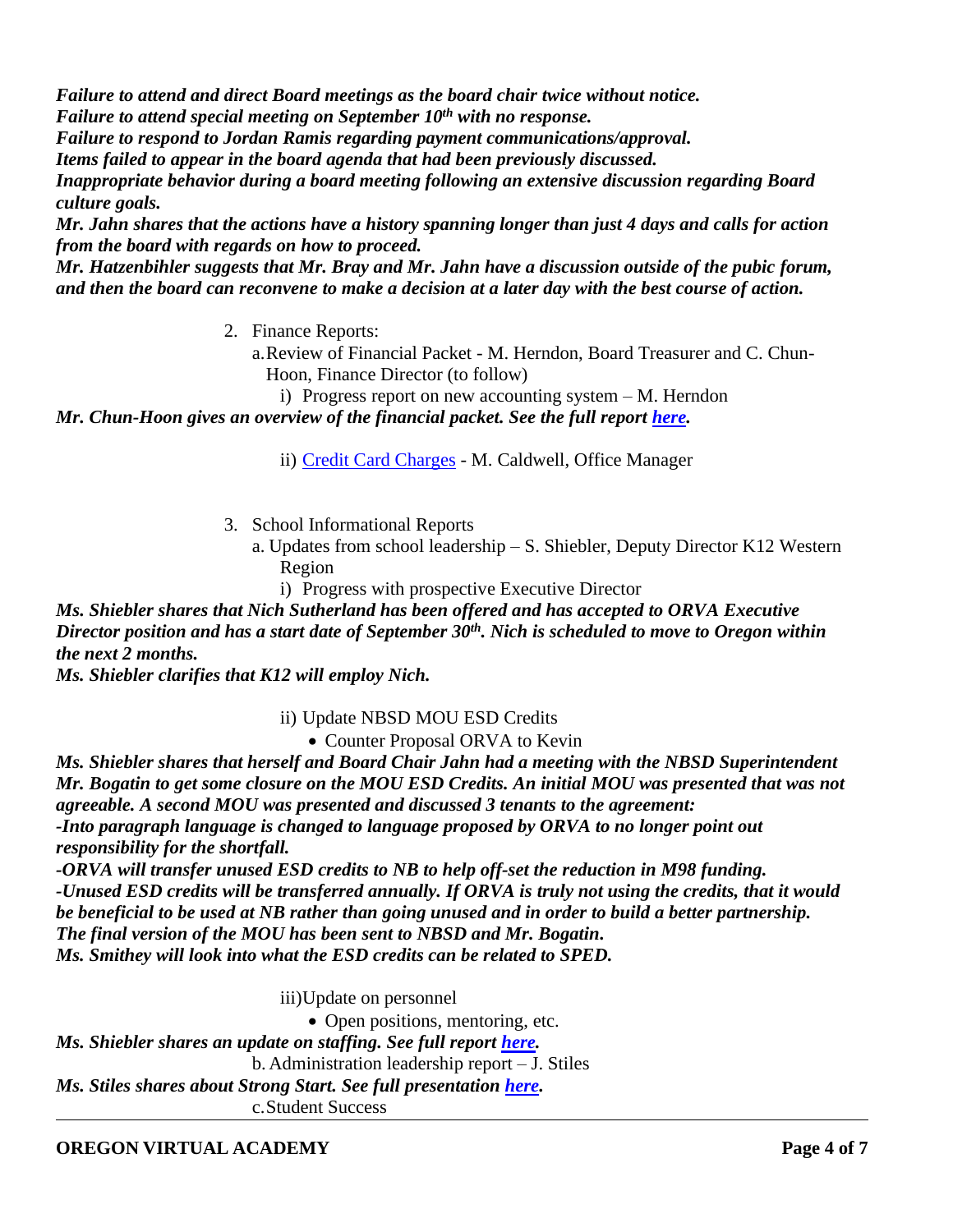- i) M98 implementation from J. DeWolfe
- ii) M98 Grant Committee
	- Direction/vision

#### *Ms. DeWolfe shared an update on M98. See full presentation [here.](https://k12inc-my.sharepoint.com/:p:/g/personal/mecaldwell_oregonva_org/Ec5XKLUIoftOkllHPd-EfukBkIopfodEJLRxU0JmmnNPnA?e=tpsrP0)*

4. Board of Directors Discussion:

a. ORVA Bylaws Discussion

i) Discuss/establish committee

*Mr. Jahn proposed a forming a new committee for the purpose of updating the ORVA Bylaws. Mr. Herndon volunteered to serve on the committee.* 

b. ORVA Board Governance

i) A balanced approach – discussion/committee

c. Board Goals

i) Review, add to, next steps

*Mr. Jahn proposes the possibility of possibly forming a committee for the purposes of Board Governance/Goals.* 

*Mr. Jahn reviews previously discussed board goals. See the compilation of established board goals [here.](https://k12inc-my.sharepoint.com/:b:/g/personal/mecaldwell_oregonva_org/EVeoHKCb65tEnkoiOkSXpEIBybtfR7QDBSeQZwqmLjn_cQ?e=Yd2WtK)*

*Mr. Hatzenbihler and Mr. Jahn will serve on the Board Goals committee. Mr. Jahn requests input from other board members as related goals come up during their work.*

d.Board Calendar

*Mr. Jahn shares the board calendar to show an outline of activities for the year that the board will attend. See the board calendar [here.](https://k12inc-my.sharepoint.com/:b:/g/personal/mecaldwell_oregonva_org/ET43-vun4thAjBilmKA95n4BMbKE1FiungRRNwjqZrLZYw?e=5wQXlN)* 

e. Update on G-Suite non-profit status

*Mr. Jahn shares that he is waiting for a response from the board contact regarding switching the orvaboard domain to Non-Profit status.* 

f. Monthly Board Meeting Date Change – *No Change*

g. New Prospective Board Member- P. Tannahill, Board Member

*Mr. Tannahill gives an introduction on nominated new Board Member Franklin Roberts. His resume was sent to the board prior to the board meeting. Mr. Tannahill also proposes an additional member who's resume will be sent the board after tonight's meeting.*

*Mr. Jahn shares that both members (once nominated) can be voted upon during next months board meeting.* 

5. Committee Updates a. Finance Committee – M. Herndon, Board Treasurer *Nothing to report.* b.The ORVA Town Hall – B. Jahn, Board Chair *Nothing to report.* c. Professional Services Committee *Nothing to report*

d. Policy Committee – M. Herndon, Board Treasurer *Mr. Herndon shares that we are still awaiting on OSBA to finalize the edits.* 

### **III. CONSENT AGENDA ITEMS**

All matters listed under the consent agenda are considered by the Board to be routine and

### **OREGON VIRTUAL ACADEMY Page 5 of 7**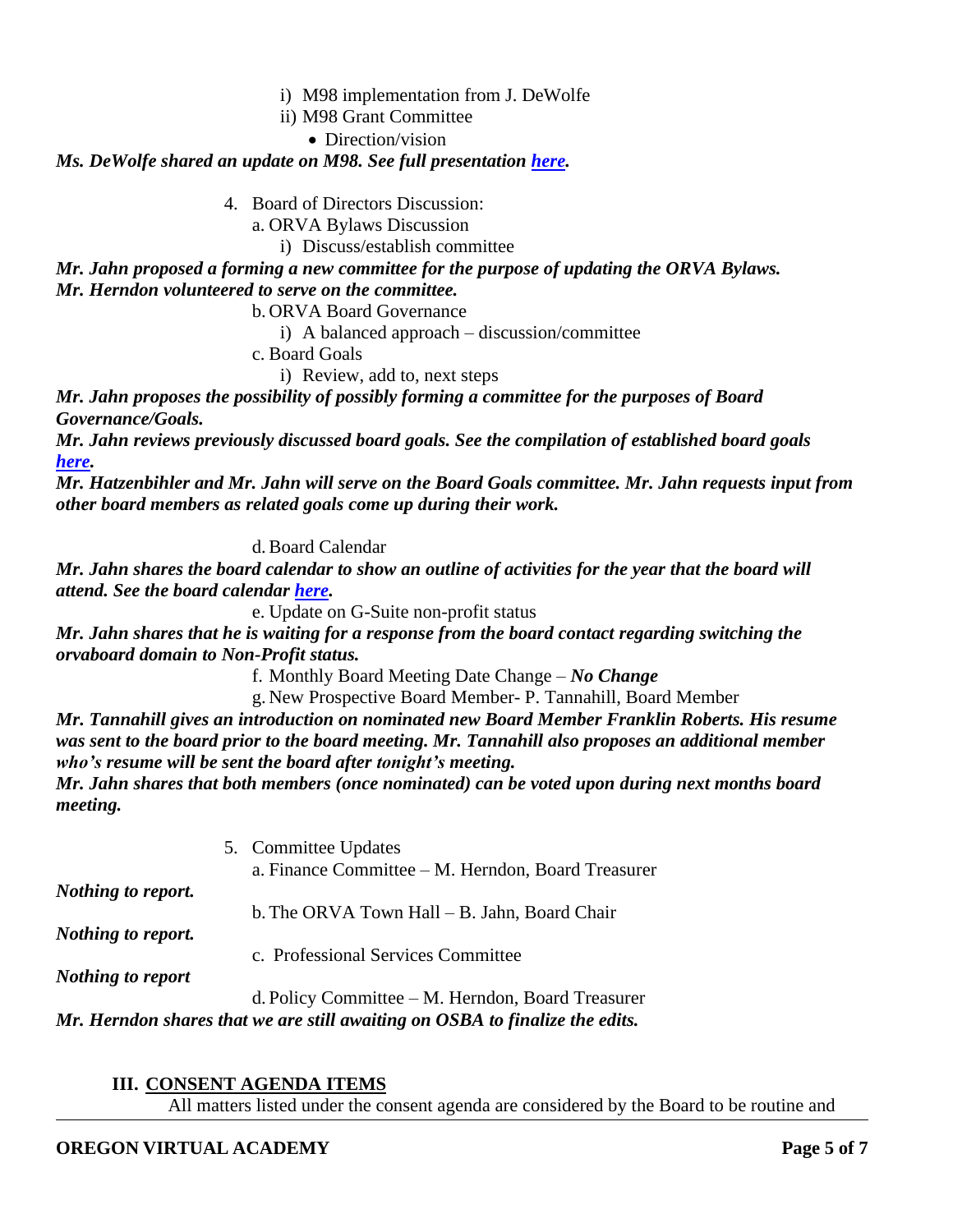will be approved/enacted by the Board in one motion in the form listed below. Unless specifically requested by a Board member for further discussion or removed from the agenda, there will be no discussion of these items prior to the Board votes on them. The Head of School recommends approval of all consent agenda items.

## **A.** ITEMS FOR APPROVAL

- 1. Previous Meeting Minutes
	- a. [August](https://k12inc-my.sharepoint.com/:b:/g/personal/mecaldwell_oregonva_org/Ea96wYRSKZJNnw1OFRN99zQBhJZK-JF2tmMVfyBongBsvQ?e=Xtfg1b)  $20<sup>th</sup>$ ,  $2019$
- 2. Separations
	- a. Jennifer Woods Secondary Teacher
- 3. New Hires
	- a. Deszea Galati Zenner Student Support Advisor
	- b. Stephen Heibel Science Teacher
	- c. Whitney Karp MS/HS ELA Teacher
	- d. Andrea McAndrews MS Heath/PE Teacher
	- e. Holly Reed Elementary Teacher
	- f. Austin Wilson HS ELA Teacher
	- g.Ranee Solmonsson ELL/ALP Coordinator

*Mr. Bray moved to approve the consent agenda. Mr. Herndon seconded the motion. All were in favor with none opposed. The motion carried.* 

# **IV. ACTION ITEMS**

**A.** IV-BDRPT-01\_09-17-19

Discussion and possible action on proposed payment to K12

| <b>Member</b>          | <b>Motion</b> | Aye            | <b>No</b>             | <b>Abstain</b> | <b>Absent</b> |
|------------------------|---------------|----------------|-----------------------|----------------|---------------|
| Mr. Paul Tannahill     | 2nd           | Χ              |                       |                |               |
| Mr. Michael Herndon    |               | χ              |                       |                |               |
| Ms. Reta Doland        |               |                |                       |                |               |
| Vacant                 |               |                |                       |                |               |
| Mr. Brian Bray         |               | χ              |                       |                |               |
| Mr. Barry Jahn         |               | χ              |                       |                |               |
| Mr. Bryan Hatzenbihler |               | χ              |                       |                |               |
| Motion                 | Carried (X)   | Not Carried () | Vote, $(A)$ $(N)(Ab)$ | Tabled ()      |               |

*Mr. Herndon recommends that the board make the payment to K12.*

*Mr. Bray moved to approve the proposed payment to K12 and continue to rely on Myk to review and make recommendations. Mr. Tannahill seconded the motion. All were in favor with none opposed. The motion carried.*

**B.** IV-BDRPT-02\_09-17-19

Discussion and possible action on new Board Member appointment Reta Doland.